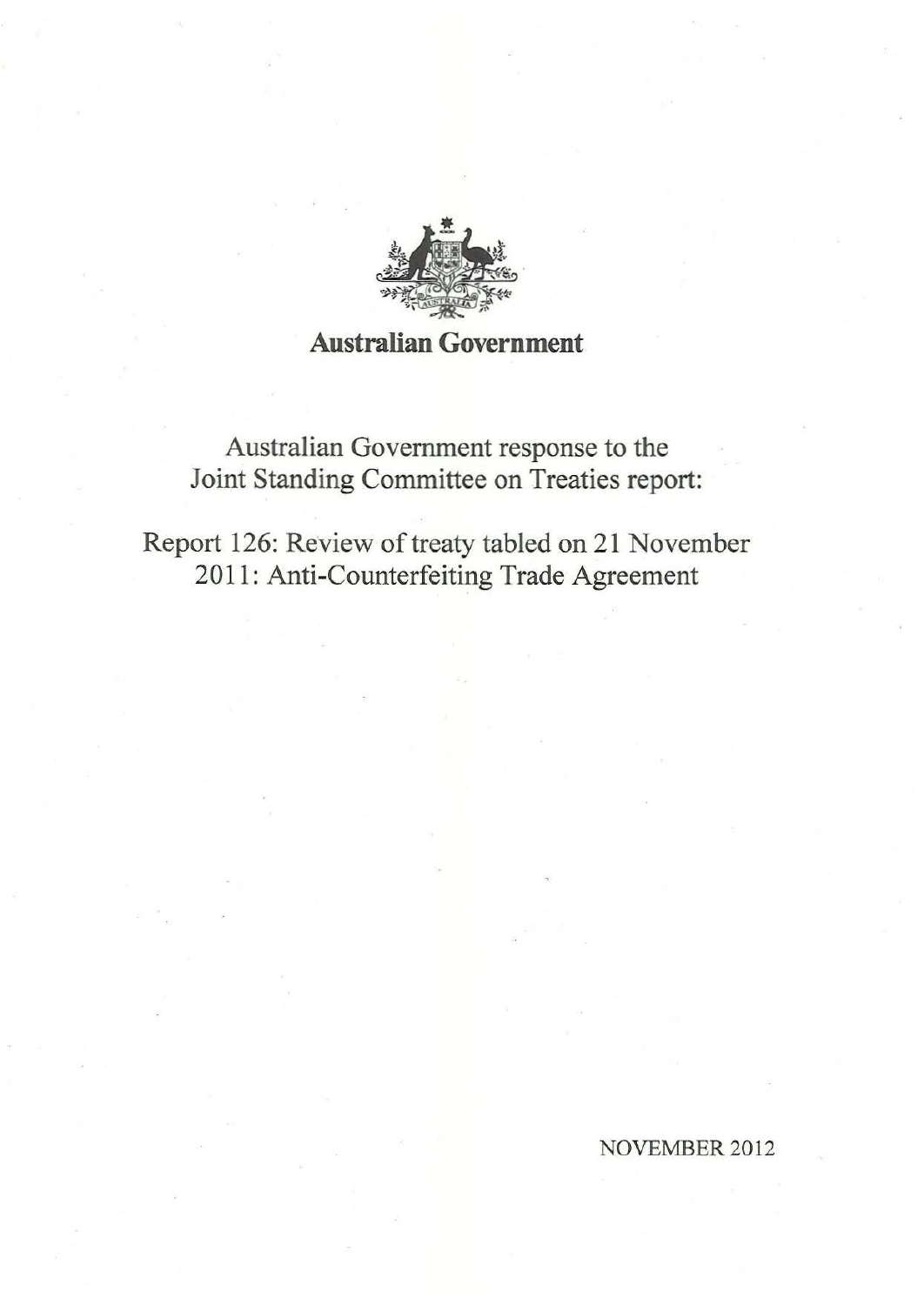# Australian Government response to the Joint Standing Committee on Treaties report: Report 126: Review of treaty tabled on 21 November 2011: Anti-Counterfeiting Trade Agreement

# National Interest Analysis

#### Recommendation 1

That National Interest Analyses of treaties clearly intended to have an economic impact include an assessment of the economic benefits and costs of the treaty, or, if no assessment of the economic benefit of a treaty has been undertaken, a statement to that effect, along with an explanation as to why it was not necessary or unable to be undertaken.

Agreed. The National Interest Analysis process already includes a requirement for a Regulatory Impact Statement (RlS). This RIS process requires an impact analysis to be conducted in relation to the costs and benefits to business, the not-for-profit sector and the community arising from any necessary regulatory change as the result of treaty commitments, unless that impact is of a minor or machinery nature and does not substantially alter existing arrangements. The impact analysis takes the form of an assessment of the costs and benefits of the proposed changes and an assessment of the net impact on the community as a whole.

## Recommendation 2

That the Australian Government commissions an independent and transparent assessment of the economic and social benefits and costs of the *Anti-Counterfeiting Trade Agreement.* 

Agreed. While ratification of the *Anti-Counterfeiting Trade Agreement* (ACTA) does not necessitate any changes to Australian laws and regulations, in view of the concerns raised by the Committee the Government has commissioned an analysis of the economic and social benefits and costs to Australian business, the not-for-profit sector and the community that would result from the ratification of ACTA. This analysis is expected to be completed by the end of 2012.

# Copyright

#### Recommendation 3

That, in circumstances where a treaty includes the introduction of new criminal penalties, the treaty's National Interest Analysis justify the new penalties.

Agreed. National Interest Analyses already typically explain the introduction of new criminal penalties that would be necessary as a result of ratification of a treaty. This issue does not arise in relation to the ratification of ACTA because ACTA does not require any new criminal penalties to be introduced in Australia.

I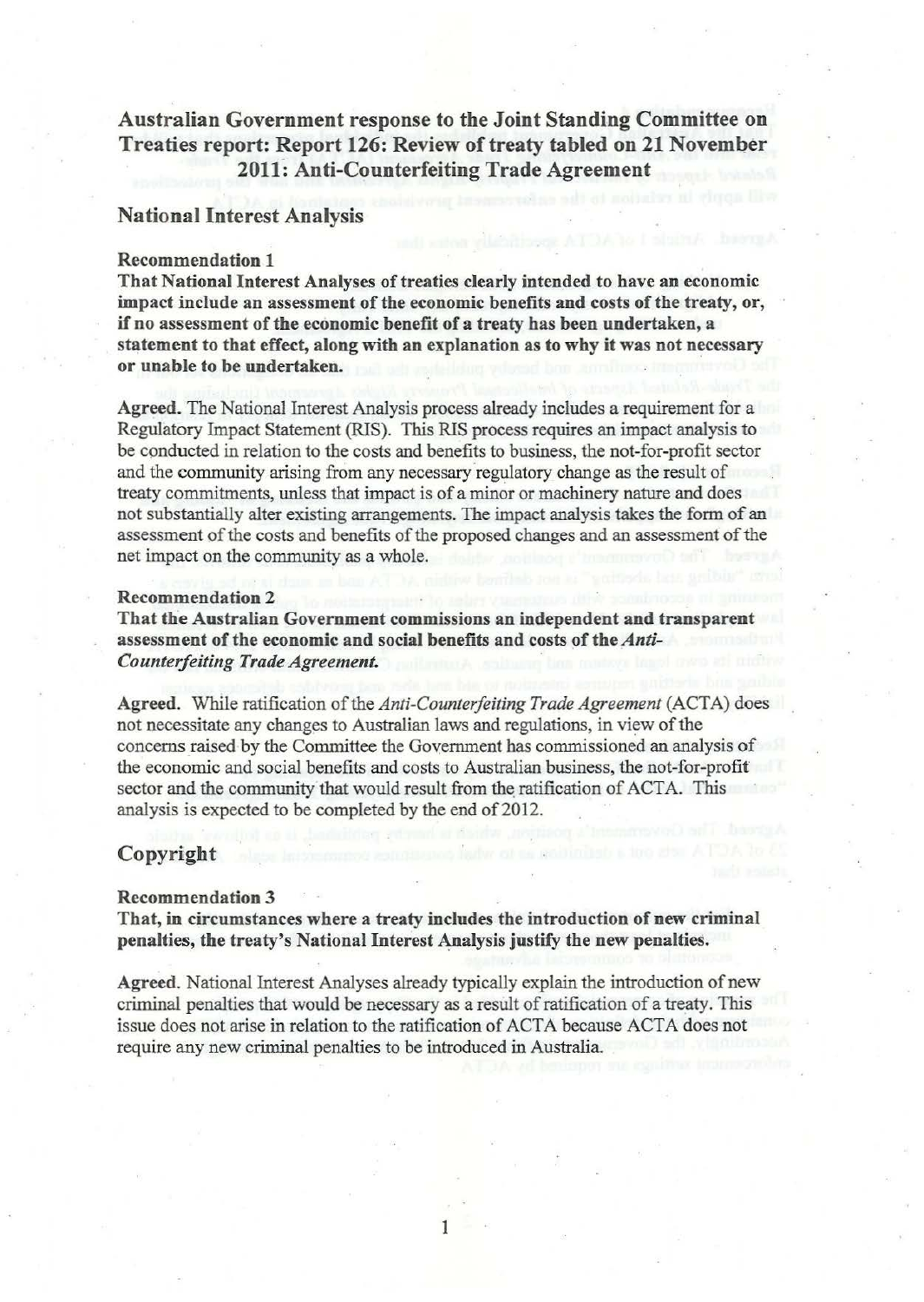## Recommendation 4

That the Australian Government publishes the individual protections that will be read into the *Anti-Counterfeiting Trade Agreement* (ACT A) from the *Trade-Related Aspects of Intellectual Property Rights Agreement* and how the protections will apply in relation to the enforcement provisions contained in ACTA.

Agreed. Article 1 of ACTA specifically notes that:

Nothing in this Agreement shall derogate from any obligation of a Party with respect to any other Party under existing agreements, including the TRIPS Agreement.

The Government confirms, and hereby publishes the fact that all obligations set out in the *Trade-Related Aspects of Intellectual Property Rights Agreement* (including the individual protections raised by the Committee) would continue to apply in relation to the enforcement provisions contained in ACTA.

#### Recommendation 5

That the Australian Government clarify and publish the meaning of "aiding and abetting" as it applies to the *Anti-Counterfeiting Trade Agreement.* 

Agreed. The Government's position, which is hereby published, is as follows: the term "aiding and abetting" is not defined within ACTA and as such is to be given a meaning in accordance with customary rules of interpretation of public international law, including Articles 31 and 32 of the Vienna Convention on the Law of Treaties. Furthermore, Australia is free to determine how it implements Article 23.4.of ACTA within its own legal system and practice. Australian Commonwealth criminal law on aiding and abetting requires intention to aid and abet and provides defences against liability.

#### Recommendation 6

That the Australian Government clarify and publish the meaning of "commercial scale" as it applies to the *Anti-Counterfeiting Trade Agreement.* 

Agreed. The Government's position, which is hereby published, is as follows: article 23 of ACTA sets out a definition as to what constitutes commercial scale. Article 23 states that

For the purposes of this Section, acts carried out on a commercial scale include at least those carried out as commercial activities for direct or indirect economic or commercial advantage.

The meaning of commercial scale provided in the *Copyright Act 1968 (Cth)* is consistent with the definition of commercial scale set out in Article 23 of ACTA. Accordingly, the Government confirms that no changes to Australian copyright enforcement settings are required by ACTA.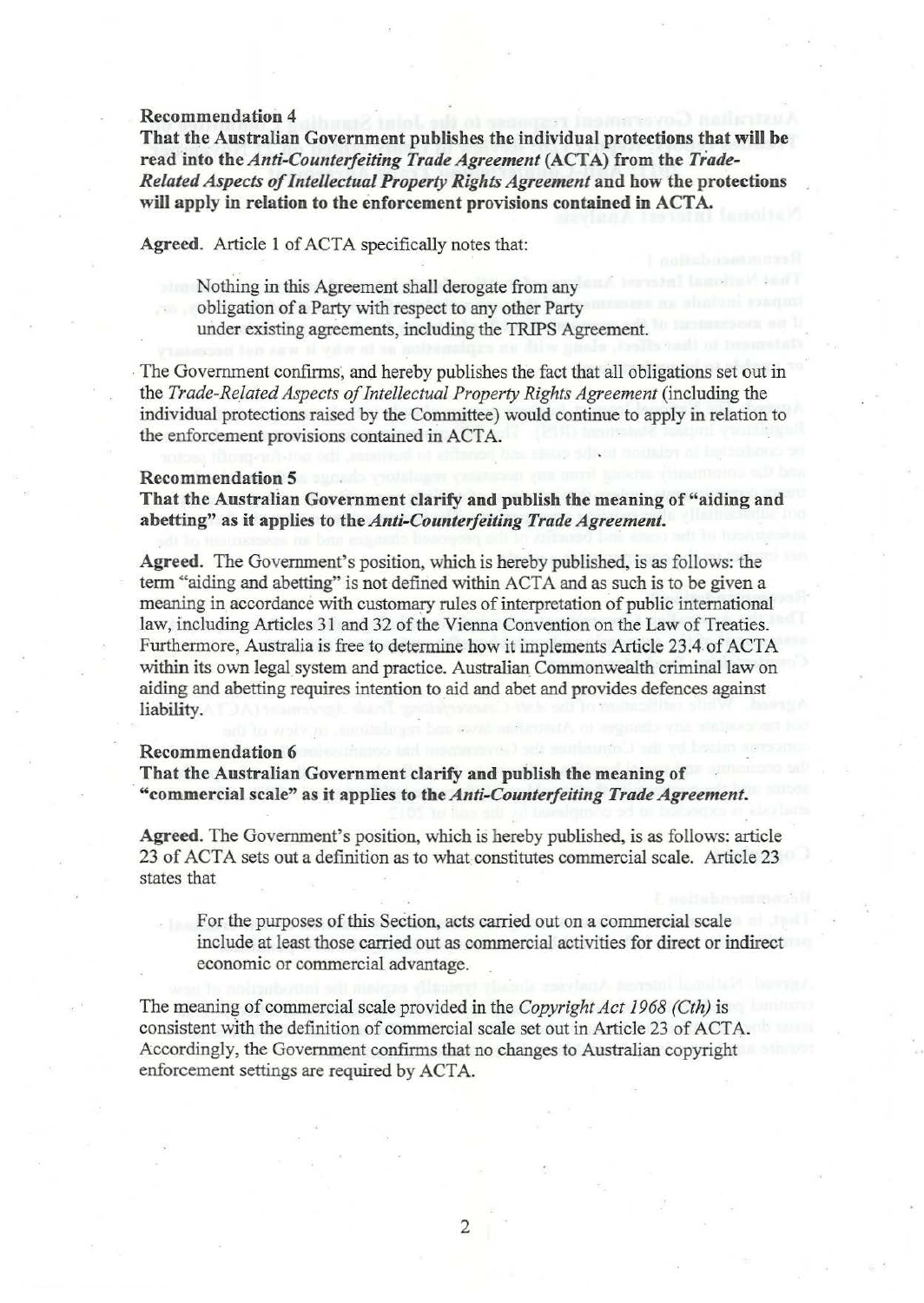# Intellectual Property

## Recommendation 7

In the event that the Australian Government ratifies the *Anti-Counterfeiting Trade Agreement* (ACT A), the Government prepares legislation to:

• Exclude patents from the application of the civil enforcement and border measures parts of ACTA;

Agreed in part. Australian law complies with Section 2 of Chapter II of ACTA and the Australian Government has no intention to amend the relevant Australian legislation. The Australian Government confirms that the ratification of ACTA would have no impact on Australian law, including the *Patents Act 1990 (Cth).* 

However, as indicated by the footnote to the civil enforcement section of ACTA, a party may exclude patents from the application of that section. In view of concerns raised by the Committee, the Government will lodge a declaration, with any instrument of ratification of ACTA, stating Australia's intention to exclude patents from the scope of Section 2.

Patents are explicitly excluded from the border measure section of ACTA (Section 3 of Chapter II) by the footnote, which provides that: '(t]he parties agree that patents ... do not fall within the scope of this section'.

Customs officials in Australia do not have the power to seize goods suspected of infringing patents at the border without a court order. Legislative change would be required to introduce such powers.

Ensure that products produced in Australia as a result of the invalidation of a patent or part of a patent in Australia are not subject to the counterfeiting prohibition in ACTA; and

Agreed in principle. The counterfeiting prohibition in ACTA applies only to 'wilful trademark counterfeiting or copyright or related rights piracy on a commercial scale' (Article 23.1) {emphasis added). Producing a product in Australia (including a generic medicine) following the invalidation. of a patent or part of a patent would not constitute wilful trademark counterfeiting unless a counterfeit trademark was applied . to the product.

In view of the concerns raised by the Committee, the Government confirms that there are no criminal provisions for patent infringement under either ACTA or Australian patent law, therefore legislative change is not required.

• Ensure that the expression 'counterfeit' in ACTA is not applied to generic medicines entered or eligible for entry on the Australian Register of Therapeutic Goods.

Agreed in principle. The *Therapeutic Goods Act 1989 (Cth)* includes a definition of counterfeit (s.42E(3)) which states that goods are considered counterfeit if the label or presentation, advertising or documents relating to the goods contain a false